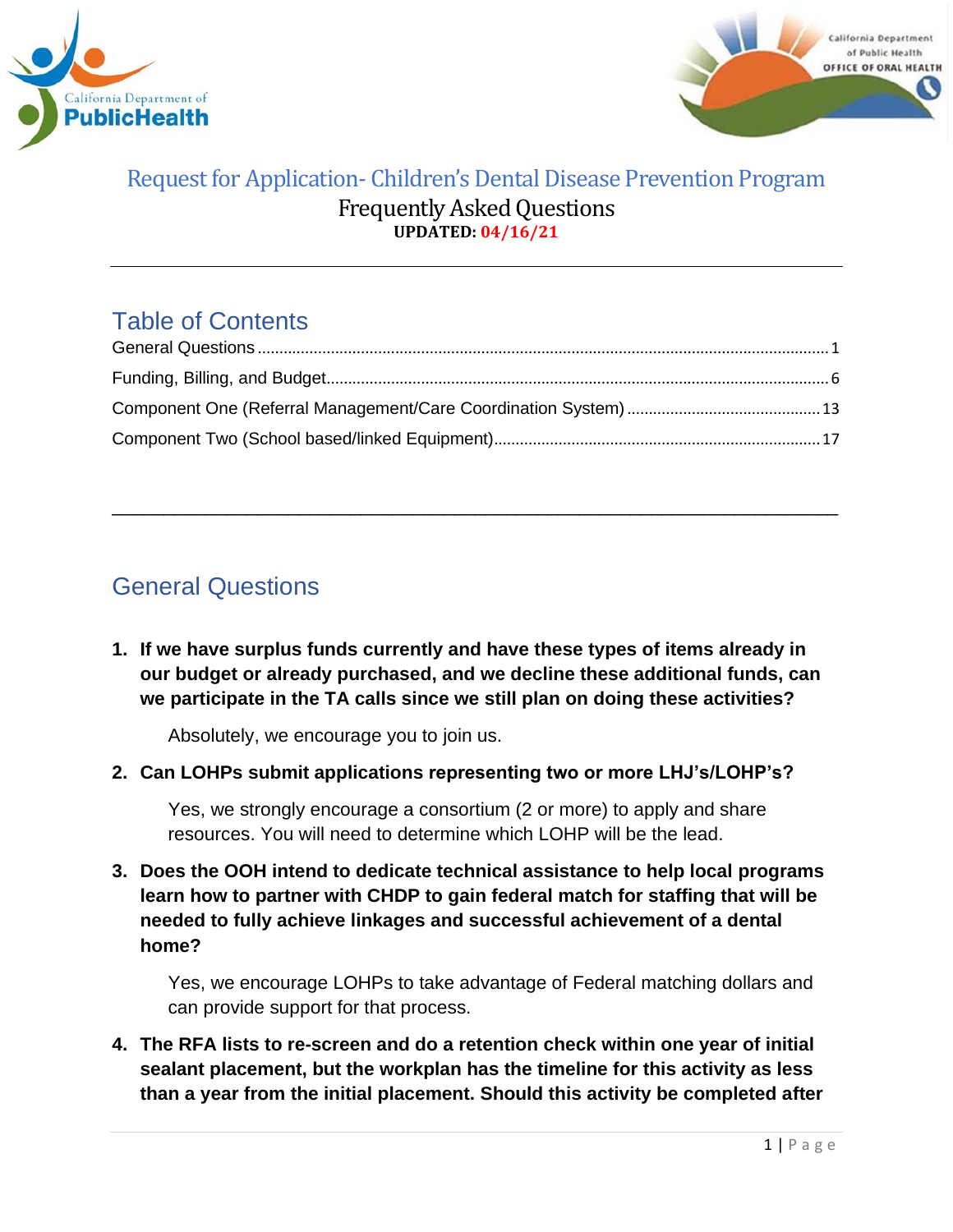



### **the grant ends or will this activity be changed to a bi-annual re-screen and retention check?**

The intent here is to ensure quality sealants. There is room for flexibility, ideally within 6 months. This will be folded into the next grant cycle, so you can think about how you want to approach this in the following cycle.

## **5. In our jurisdiction, sending a Letter of Intent (LOI) can require a lengthy approval process. Can we apply for funds without sending an LOI?**

Yes, as long as your application for funds is submitted by the April 21, 2021 deadline. All LOI submissions are considered non-binding and optional.

## **6. Perhaps smaller jurisdictions will benefit from regional collaborations for care coordination/community-clinical linkage?**

We strongly encourage a consortium to apply and share resources for those jurisdictions.

### **7. For those counties with DTI projects focused on care coordination, are you encouraging expanding that or adopting new ones that will be recommended by OOH?**

If they are focused on school children, we are encouraging those programs to expand existing programs. The ultimate objective is to achieve the target listed in the CA Oral Health Plan. The way we measure is through surveys of school children. If it aligns, OOH will be supportive.

### **8. How should the LOHP approach conflicting timeline activities?**

It is recommended that LOHPs prioritize their needs and attempt to align contract deliverable submissions such as progress reports or budget revisions.

### **9. Where can we find CDPH 9083 Governmental Payee form?**

It can be found at COHAC's OOH landing. California [Department](https://oralhealthsupport.ucsf.edu/california-department-public-health-office-oral-health) of Public Health, Office of Oral Health | California Oral Health Technical [Assistance](https://oralhealthsupport.ucsf.edu/california-department-public-health-office-oral-health) Center [\(ucsf.edu\)](https://oralhealthsupport.ucsf.edu/california-department-public-health-office-oral-health) Please reach out to your Program Consultant if you are unable to locate it.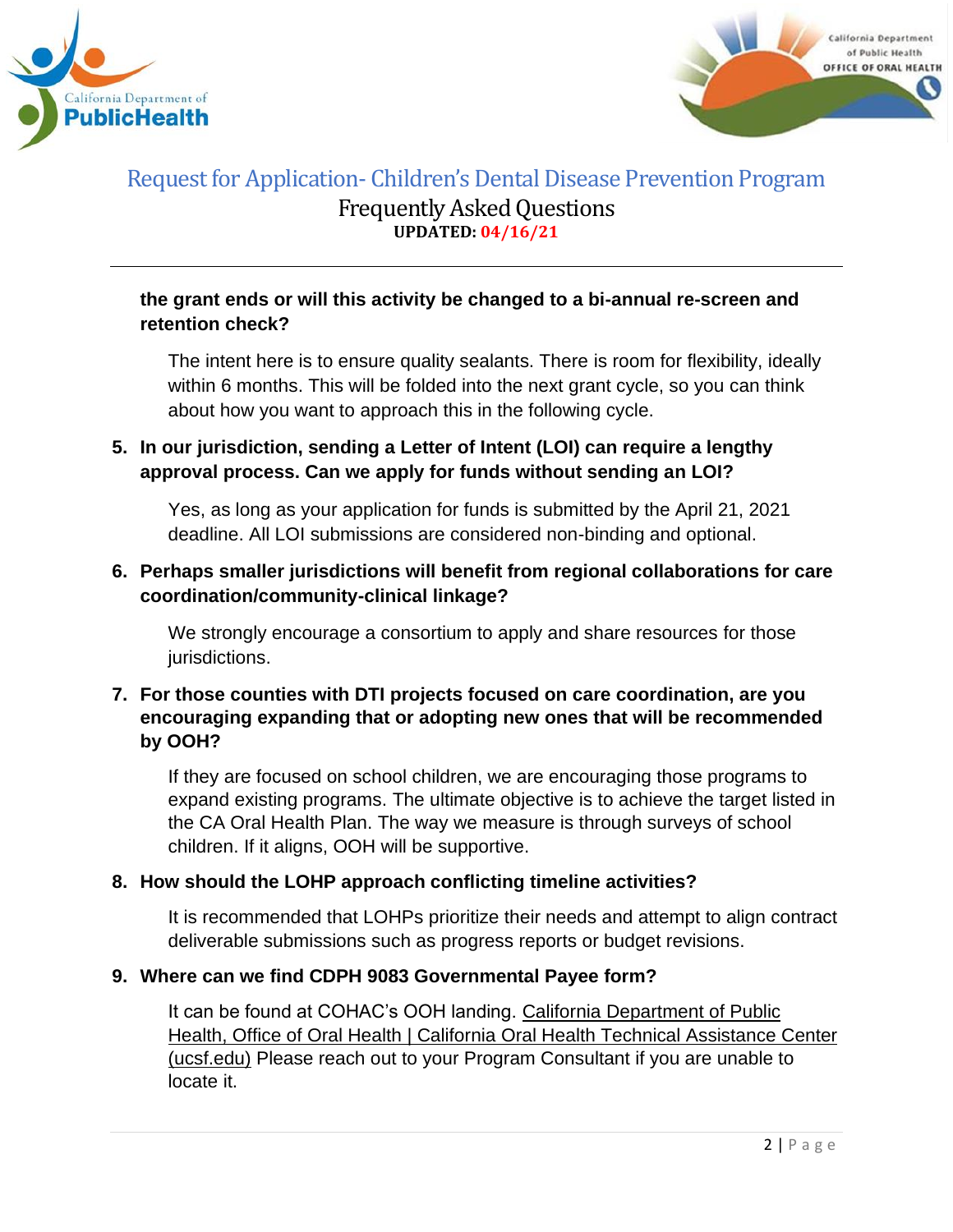



### **10. Is a Program Plan a required application document?**

No, the Program Plan is due at a later point in time. Please see Document A checklist for all required application documents. Other reporting deadlines including Program Plan submission can be found in Exhibit A SOW and Deliverables.

#### **11. Is the Board of Supervisors approval is needed and if so, is it required before the submission of the RFA application or after?**

The Board approval process may be different from one jurisdiction to the next. For example, some jurisdictions may not require Board approval after the application process. Following the approval of their application, we will issue them contract amendment documents. At this stage they may require Board approval to execute the final contract amendment and receive funds. Other jurisdictions could potentially require Board approval for signature authority on application documents such as the Letter of Intent or Governmental Payee Form. If you are experiencing any challenges with Board approval, please contact your Program Consultant as soon as possible.

### **12.What would the application process look like if counties apply as a consortium?**

Jurisdictions are encouraged to apply with other counties as a consortium. To apply as a consortium, a lead jurisdiction would need to be appointed that would be receiving the funding. Each LOHP would still be applying for the funding amount that corresponds with their LHJ tier. Each budget would still be required to outline all line items. Both counties are submitting a budget for funding they can receive. Both budgets may look the same in terms of line item costs, but the funding amount will be different. We recommend that jurisdictions applying as a consortium develop a written agreement or MOU. Please contact us if you need assistance in applying for funds as a consortium.

### **13.Is there a specific number of deliverables that we need to choose? Do we choose all or are some optional?**

This is dependent on which funding component the LOHP is applying for. If you are applying for component one, you will select all the deliverables for 6.4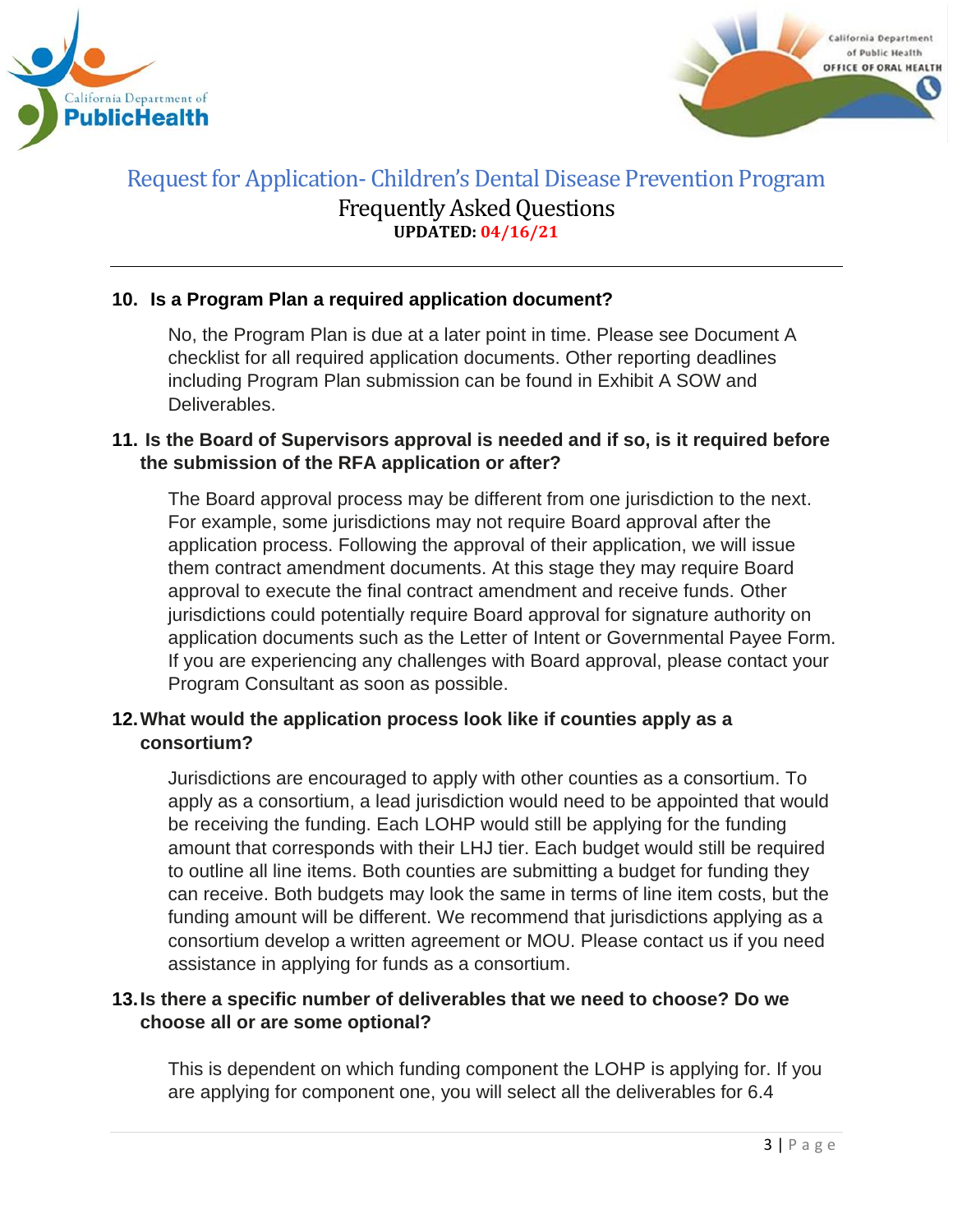



Objectives. And if you are applying for component two, then you will select all deliverables for the 6.5 Objectives. If you are applying for both components, then you will be selecting all the components listed.

### **14.For Deliverable 5.3- Would a letter of support be sufficient? Since there is not much time to get MOU's from all partners.**

The MOUs do not need to be completed at this moment. There will be additional information and webinars provided by CDPH this summer regarding MOUs which will lead to planning opportunities this fall.

### **15. With the SOW/Deliverables page, we do not need to change/alter the text and can submit this form as is with the selected deliverables checked or do, we need to additional text/change the text to this document?**

For the application process, simply selecting the deliverables by checking the box will be sufficient.

### **16. Does document F relate to the current prop 56 work plan and present in the progress report?**

A good way to think about document F is as a cheat sheet. This is a required document for the application package that is due on April 21, 2021. Once applications are received and funding is awarded, you will receive the amendment documents that will be ready for jurisdiction signature. However, we are since we are approaching the end of the first five-year grant cycle, work processes wouldn't be changed for very long before the start of the next five-year grant cycle.

## **17. For Deliverable 4.4 Number of collaborative partnerships established (e.g. WIC programs, Early Head/Head Start, preschools, and the Children's Health and Disability Prevention (CHDP)- can you explain the role of these collaborative partnerships for care coordination?**

We want to build partnerships to support community care and linkage services. We understand that building these collaborative partnerships may take time and this deliverable is in place to begin the process of identification of local programs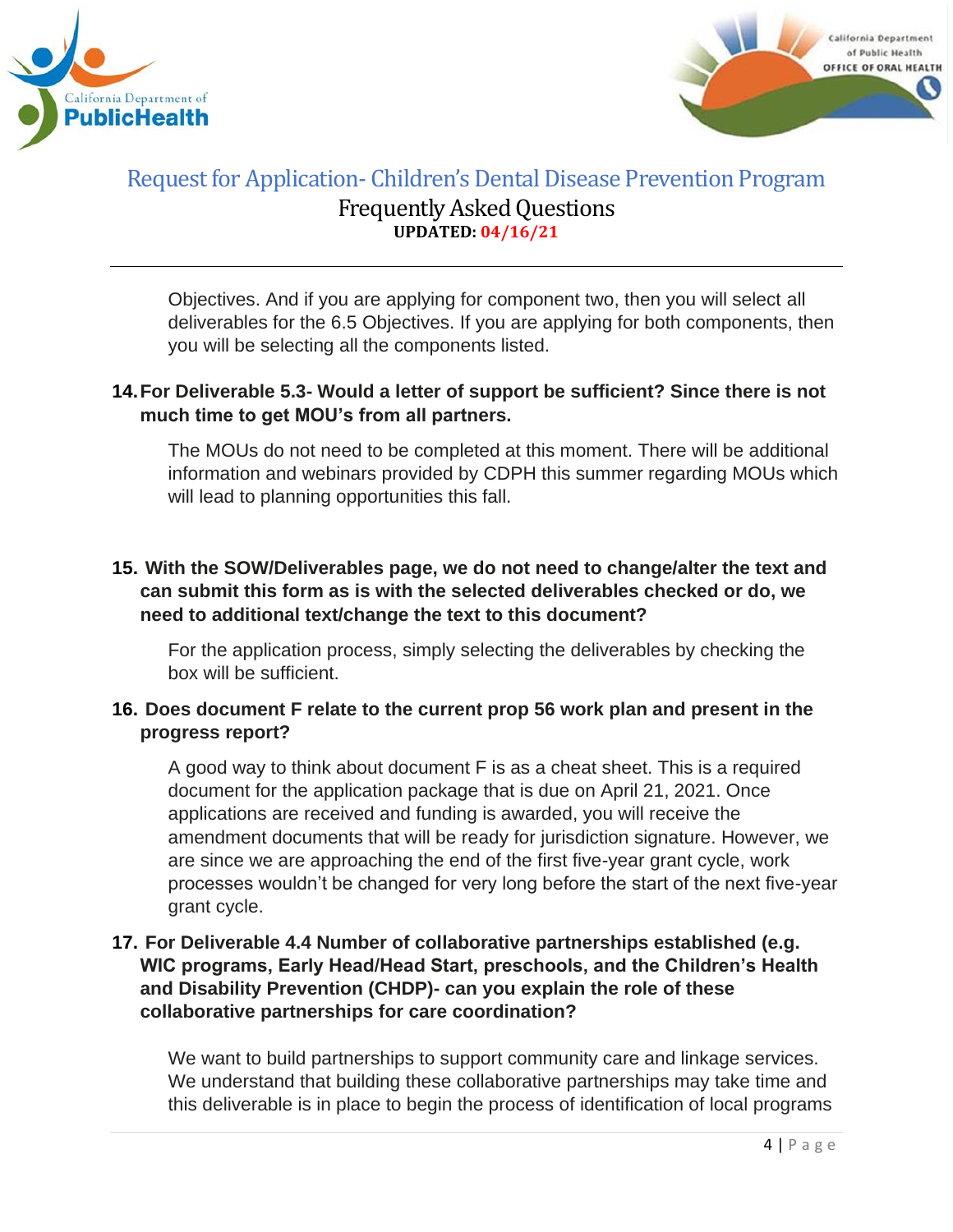



who could be beneficial in supporting these efforts in the short, medium, and long term. CDPH will be providing more support and more information about building partnerships in the coming weeks.

## **18.Do we have option to opt out of deliverables even if we are selecting the component?**

CDPH would like to see all the deliverables selected

### **19.Will this opportunity be available again for sites that do not apply at this time?**

No, this is a one-time funding opportunity. This is an opportunity for jurisdictions to get started on this work and continuing it through the next five-year grant cycle.

### **20.It looks like the initial evaluation/ data will need to be submitted by June 30, 2022. Will there be any other evaluation/data collection dates afterwards in FY 2022-2023?**

This would fall into the next new grant cycle for those evaluation items to be continued.

### **21.Could you confirm if we need to submit "Document C" by 4/21? "Document C" is not listed as one of the five application contents due on the checklist. If not, where can I find the FY21/22 revised budget form? (NEW)**

Yes, this document is required with the initial application package and a copy of this form can be found on the COHTAC website. Document C has also been updated and you are no longer required to submit your entire 2021 budget.

### **22.In 2020, we submitted an updated taxpayer ID form. Can we submit the same one if information is still correct or do you need a brand new one? (NEW)**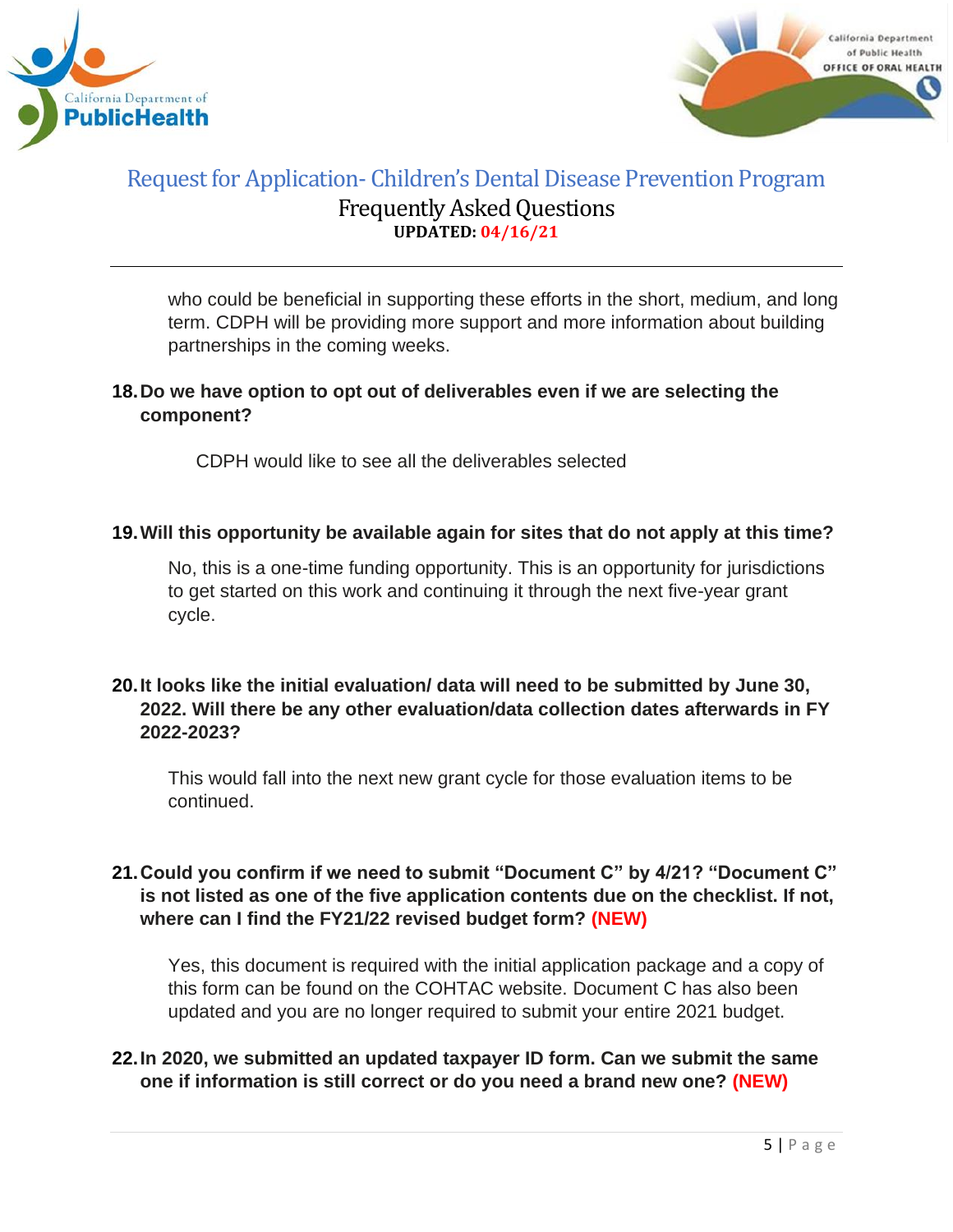



Yes, you can submit the same form as long as same information is up to date and accurate.

**23.We're seeing that our efforts to meet current scope of work requirements and expansion through this grant are complicated by the fact that schools are comfortable yet with providing dental services at their locations. Many of our schools have some students on campus, but they don't allow many others besides teachers. Our dental partners are still met with many COVID concerns. Are there any plans to provide any sort of green light to schools to allow for dental services on campuses? (NEW)**

CDPH accepts guidance and direction from the CDC and there hasn't been any guidance or guidelines against doing this type of program. However, we acknowledge that some programs and LOHJs may be seeking explicit permission. More information regarding CDC COVID-19 considerations for school-based can be found online Considerations for School Sealant Programs [During the Coronavirus Disease 2019 \(COVID-19\) Pandemic \(cdc.gov\).](https://www.cdc.gov/oralhealth/dental_sealant_program/school-sealant-programs-considerations-during-COVID-19.html)

## **24.In form cdph1204.doc for the RFA funding, would software count as equipment? (NEW)**

The form CDPH 1204 is not a part of the initial application and will not be utilized until a later point and time if you should pursue gifting equipment purchases to partner programs. Software licenses would still be administered through your LOHP. You could issue licenses to internal users, external partners, or providers, etc. It wouldn't however be considered a gift or equipment transfer for the purposes of this funding.

# <span id="page-5-0"></span>Funding, Billing, and Budget

**1. What is a funding amendment?**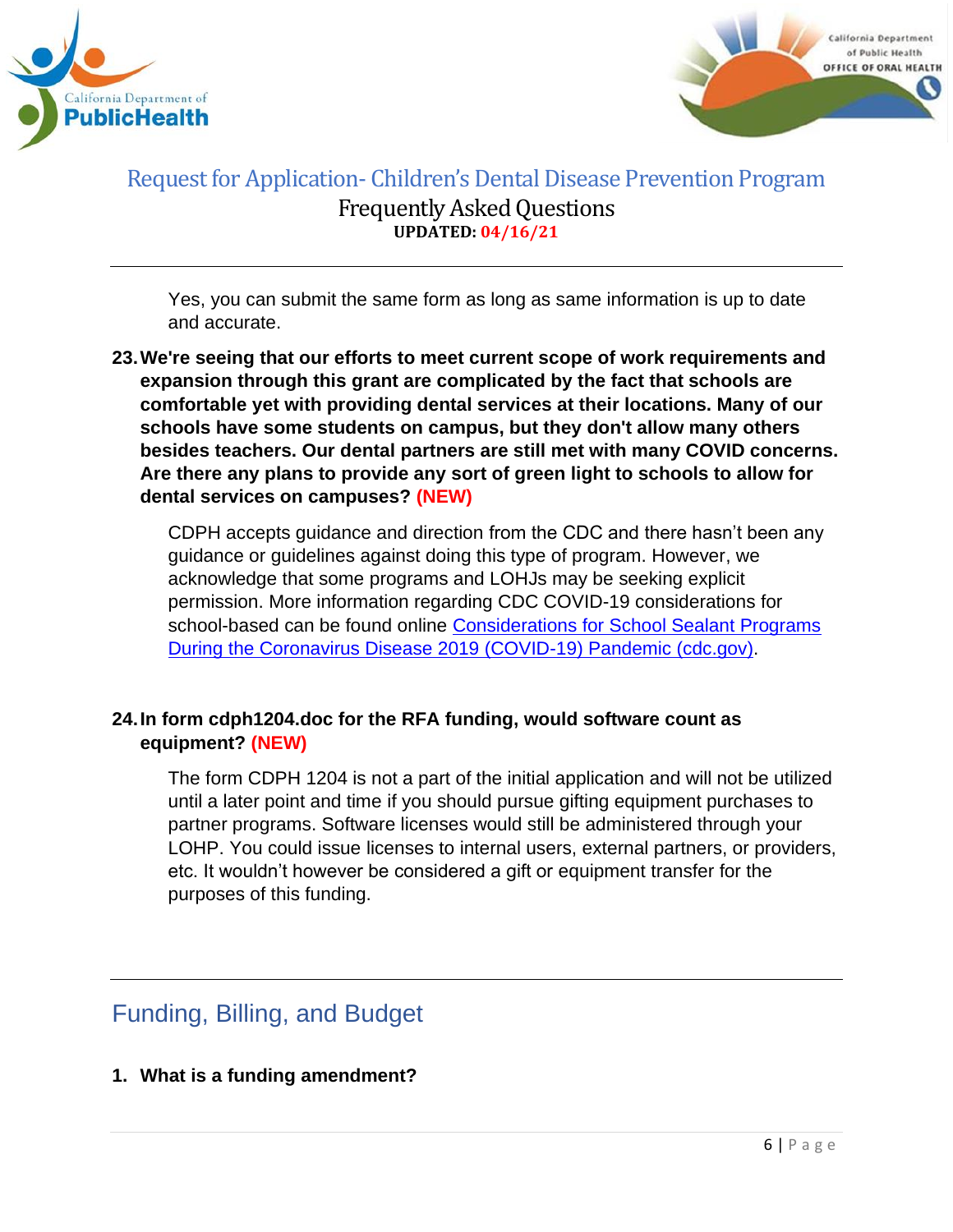



A funding amendment is a new, one-time funding opportunity available to LOHPs to support the creation and expansion of community-clinical linkages to promote oral health. The FY 21/22 budget will be amended to add the new funding.

### **2. Will this be added as a part of the current Prop 56 budget and as a part of a line item?**

For the LOHPs to accept the funding award, part of that process would be submitting a revision for the FY 21/22 Prop 56 budget, as well as the current workplan. There is a new numbering convention for the new objective activities. They are similar but more robust to track the progress of these activities.

### **3. Will all the LOHPs be notified if the ceiling funding is raised?**

LOHPs applying for the funding will be notified as soon as possible, if there is an increase in available funding.

#### **4. Are LOHPs allowed to apply for both funding components?**

Yes, jurisdictions can apply for both funding components.

#### **5. Can LOHPs apply for only one funding component?**

Yes, jurisdictions may apply for only one funding component if that fits the needs of their program.

#### **6. Is the funding allocation the total amount for both components?**

Yes, the funding allocation is for both components. However, the total amount can be used for one or both components. LOHPs may narrow down which component you want if the funding pool is limited. LOHPs also need to consider if there will be adequate resources to provide clinical services at all the identified schools. Another important consideration is to prioritize clinical (sealants) or school linked programs to reach large populations. Spend time planning the best method for the available funding.

#### **7. Will this amendment allow for advance billing due to the limited time frame?**

No, advanced billing is not available.

**8. If we are partnered with contractors who already use referral systems, can we still apply for this funding?**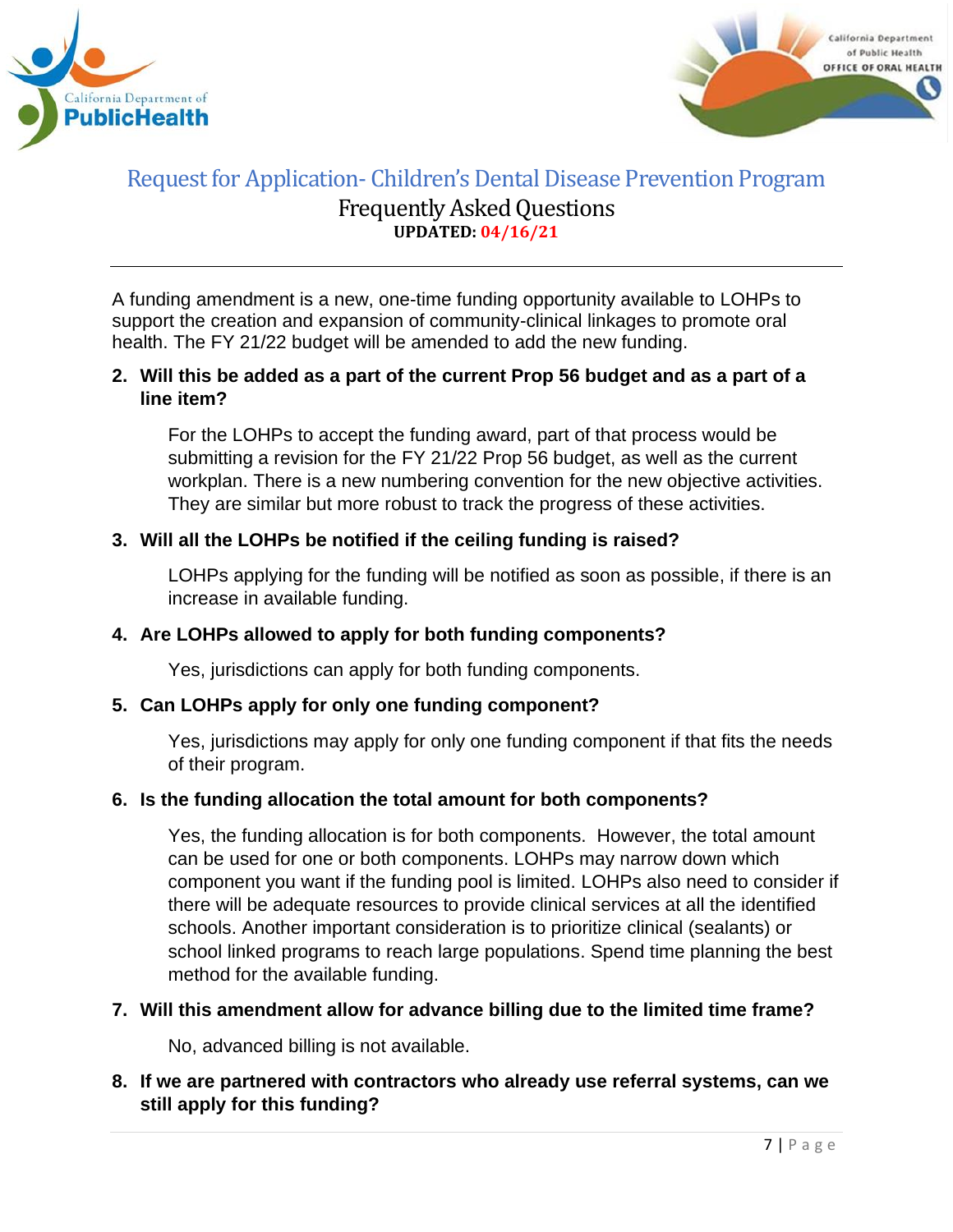



You may want to consider applying for a license to work with them on their system.

#### **9. Would the grant cover the salary of care coordinators?**

No, this is a one-time funding amendment. It's not a sustainable funding stream for budgeting ongoing staff. The funding may be used only for purchases to support community-clinical linkages and will not cover salaries or the cost of providing care.

### **10.Can funds be used to cover the costs of a vehicle for mobile delivery of preventive dental services?**

No, unfortunately these funds will not cover the costs of purchasing a vehicle. However, they can be used to procure software and/or equipment support in already existing mobile programs that focus on providing preventive dental services to children.

### **11.Can these purchases be used to support the expansion of services to include older children such as junior high or high school ages?**

No, younger school-aged children should still be considered the priority age demographic. Perhaps consider focusing services on other underserved populations such as children with disabilities.

### **12.Can applicants apply for Component 1 without purchasing care coordination and referral software?**

No, care coordination and referral software are an essential component in Component 1 with the intended purpose of supporting community-clinical linkages through school-based/school-linked preventive dental services. We encourage LOHPs to consider combining applications with contiguous jurisdictions to leverage resources, skills, funding, and expertise.

### **13.Will a budget revision be due with the application submission, or will it be due when amendments are executed?**

Budget revisions will need to be submitted with the application. Initial budget revisions shall be considered tentative estimates and may be revised as pricing and purchasing decisions are finalized. OOH will work with LOHPs throughout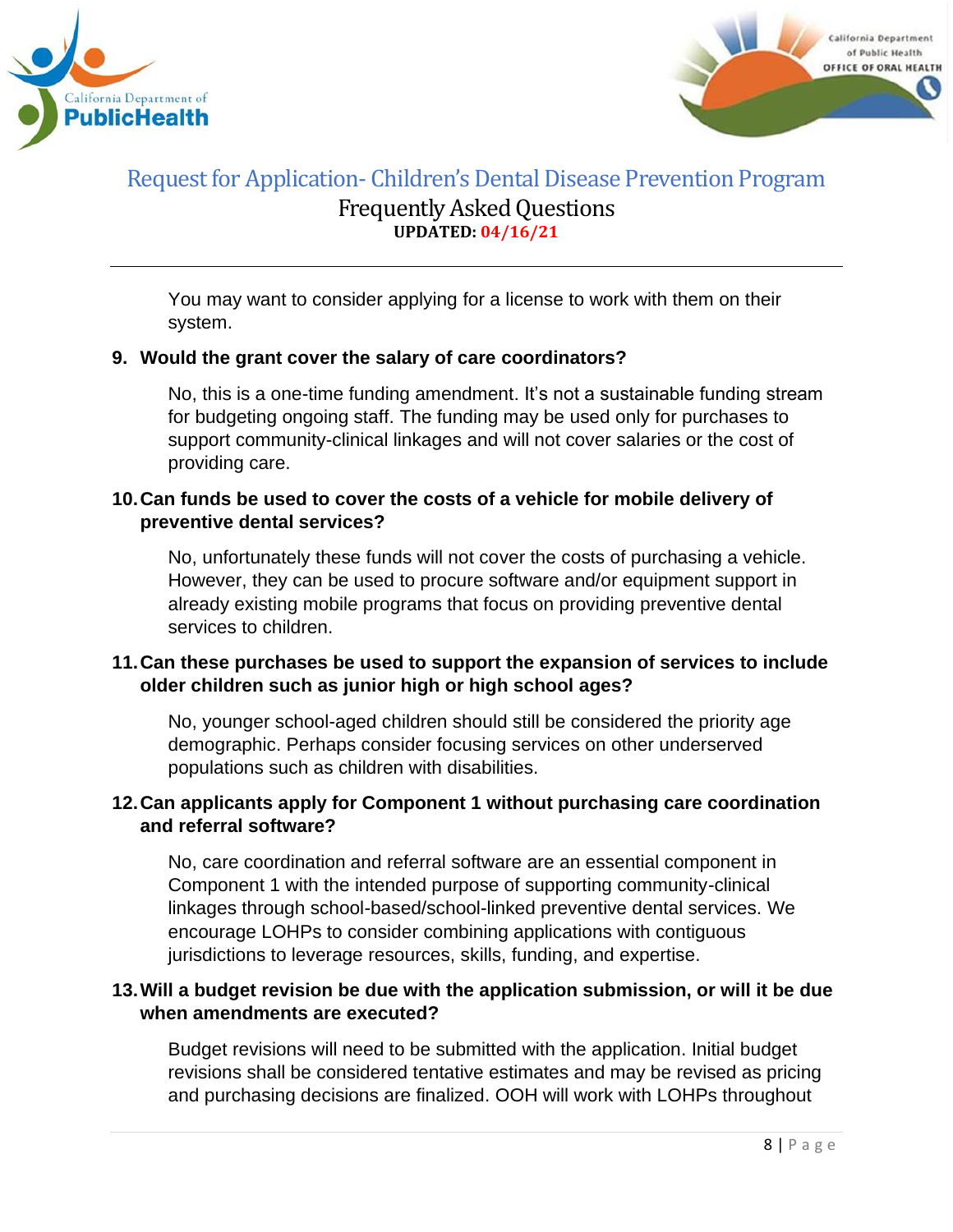



the planning and implementation process to guide purchasing decisions and finalize budgets.

## **14.Can the funding be utilized to purchase equipment that can be used to apply dental sealants and other materials? Are these funds allowed to be used to purchase the dental sealants themselves or fluoride varnish (FV) treatments?**

Initial operating costs are allowable but not sustainable. Once partners and providers begin billing and generating review, they should be able to purchase those sealants and FV treatments. In the initial stages, we can support those kinds of expenditures.

### **15.There are multiple rules and guidelines around certain Public Health FQHC services being conducted offsite. Will CDPH be able to help navigate communicating with multiple outside providers and the services they can bill for?**

Regarding FQHC billing for services rendered in schools, there are various rules and guidelines that must be taken into consideration. There have been some significant changes made since 2017 that affect how FQHCs bill for services rendered in intermittent clinic sites. An FQHC can establish an intermittent clinic site. Services will be subjected to the rate review and adjustment. Therefore, FQHCs may not opt for this. Use this [link to the CPCA website](https://www.cpca.org/CPCA/Health_Center_Resources/Operations/Licensing_Certification_OSHPD_3/CPCA/HEALTH_CENTER_RESOURCES/Operations/Licensing___Certification_OSHPD_3.aspx?hkey=e213a1f9-e91c-4d07-bd87-f32c31a5f75c#:~:text=Intermittent%3A%20A%20clinic%20that%20is,than%2040%20hours%20a%20week) that shows the steps that need to be undertaken.

### **16.How much or what percentage should we budget for software, hardware, network, and trainings?**

Identify the hardware costs first and then OOH can work with each jurisdiction on options. Initial operating costs are allowable but LOHPs must develop plans for sustainability.

### **17.How will questions and matters about billing be addressed throughout the duration of this project?**

OOH will be available to support LOHPs with billing questions.

### **18.Does the budget revision need to be completed at the time of application submission?**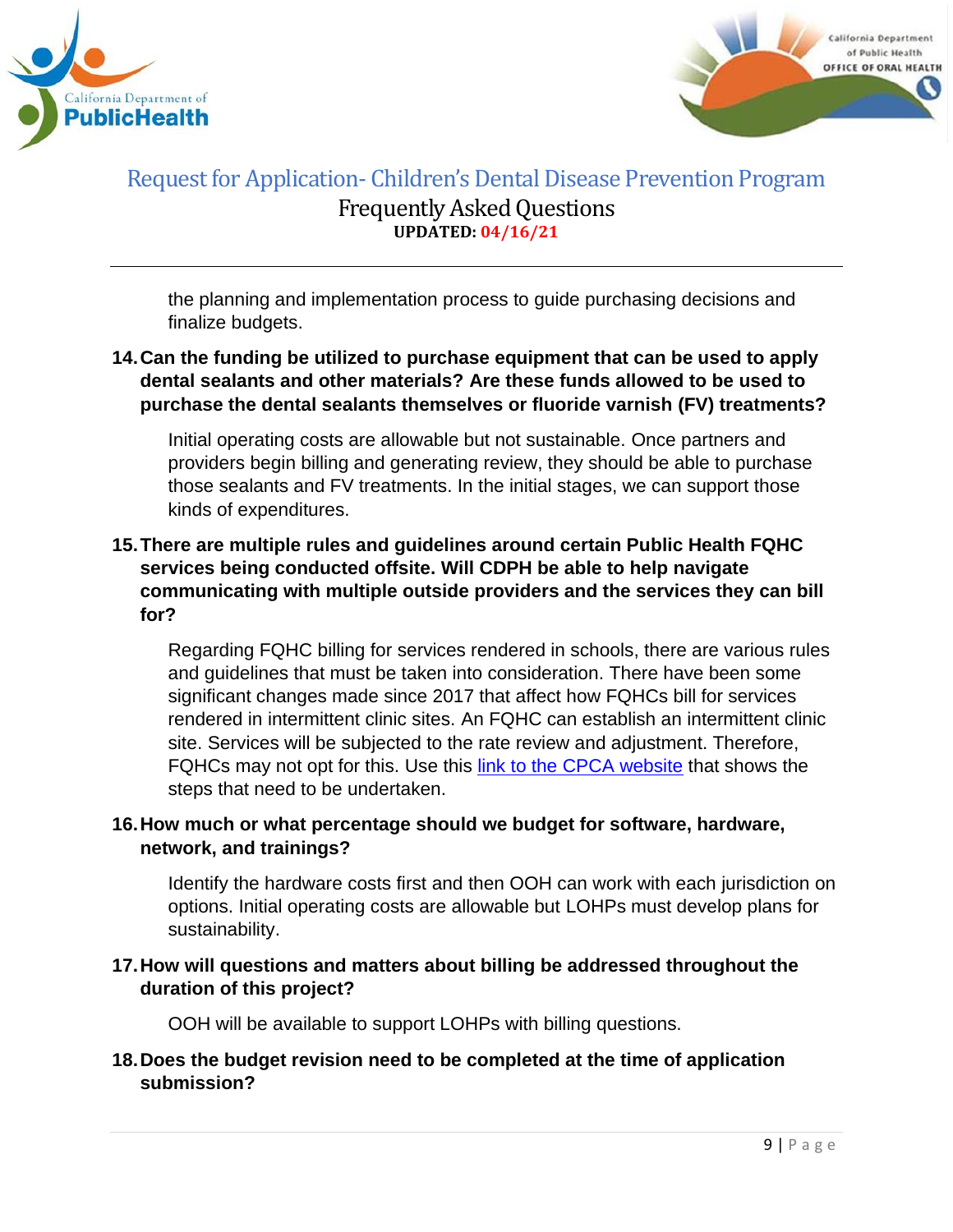



The budget revision needs to be completed and submitted with the application materials by the April 21, 2021 deadline. However, there will be an opportunity to revise the budget for this funding only after submission.

### **19.Can funding for software and a referral system be used in schools and with CHDP?**

Yes. We want you to collaborate with CHDP and other local programs.

## **20.Will the proposed contract amendment include any successful equipment grants and the new 5-year grant cycle?**

The proposed contract amendment will be separate. The equipment grant is for this cycle, and we will have a new RFA for the next cycle.

### **21.Could the grant funding be leveraged to cover the salary of care coordinators?**

Yes, provided the salary support for the position is based on other sources of funding. The applicant should be aware that this is one-time funding and the continuation of the support for this position should be planned.

### **22.Notice of funding will be 5/30 and it is requested that we have board of supervisors of support approval by 6/30-if that is not possible can we request an extension?**

CDPH will work with all applicants who request an extension for those who need approval from their board.

### **23.Could we refuse the awarded amount at the time the amendments are sent? Just the worst-case scenario if partnerships fall through from now until September?**

We acknowledge that some of these partnerships could potentially fall through between now and when the amendment is administered. CDPH can attempt to work with jurisdictions to potentially repurpose that money but approval would need to be obtained to change the original plan. It is also important to note the money would not move forward until the next grant period.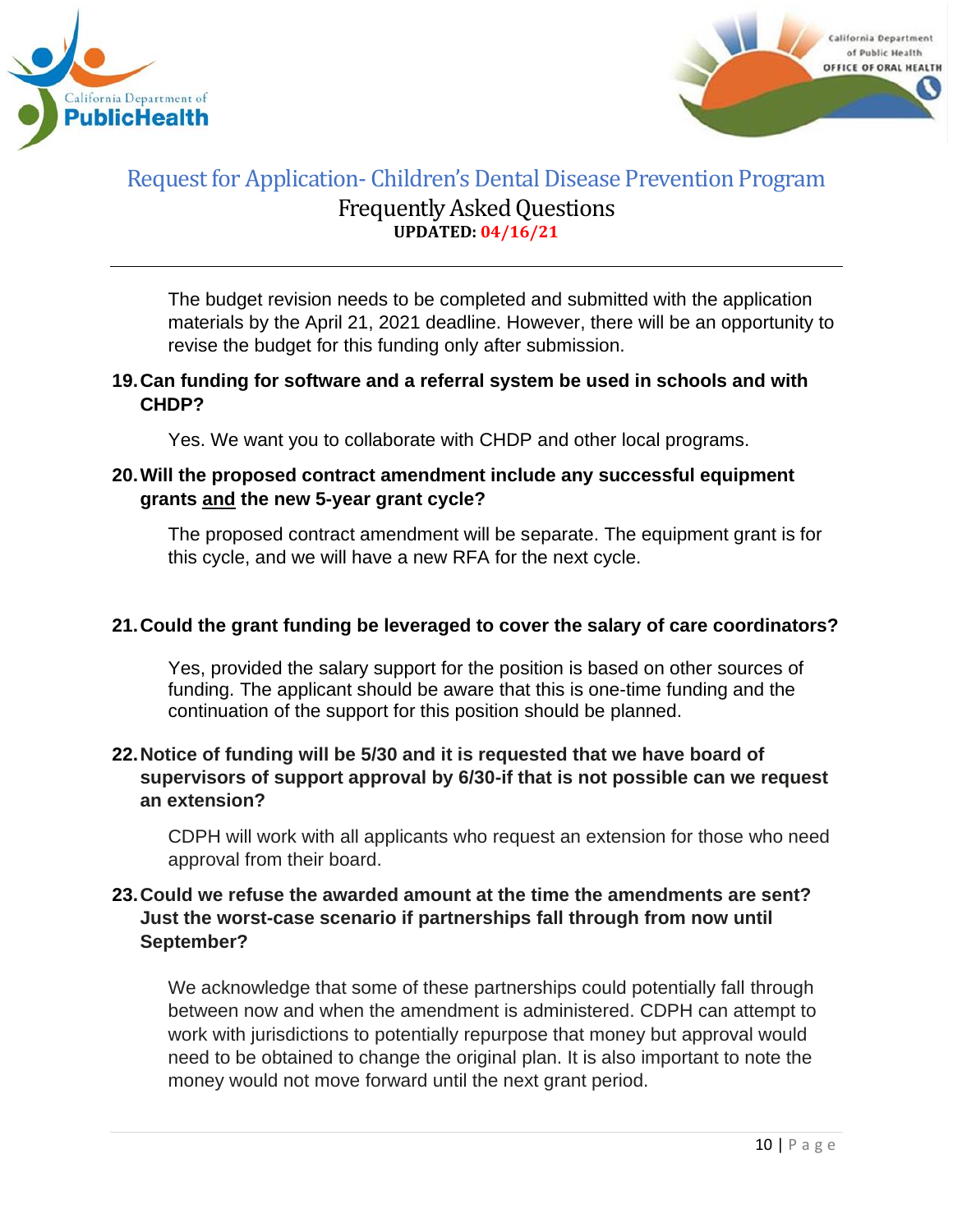



#### **24.If we have a contractor in place to support the activities, can we put them in the budget? The current budget template does not include a sub-contractor.**

Yes, if you are already contracting with someone you can add that into the template.

### **25.When do you anticipate announcing if there will be additional funding for LOHJs who apply? We must have the actual number prior to board approval.**

We hope to determine this by May 1, 2021 or a later date so we would know which jurisdictions qualify for the additional funding.

### **26. Should we show all in-kind support at the budget?**

We would like to see any in-kind in the budget as well as the justification.

### **27.If we do want to add staff, do we show this on the budget through our cost savings from this year? Then the one-time funding source would show software purchasing and budget savings would show staff?**

We do not require you to revise your budget for this purpose. We are only requiring you to list and justify the funding for equipment or software purchases. Since this is a one-time funding opportunity, you must consider the end of the grant period and sustainability measures.

### **28.Without hiring new staff, can we allocate funds to contracting out? Hygienists for instance?**

This funding is not intended to be utilized to cover the cost of dental services.

### **29.Can you ask for less money than what the tier states? (NEW)**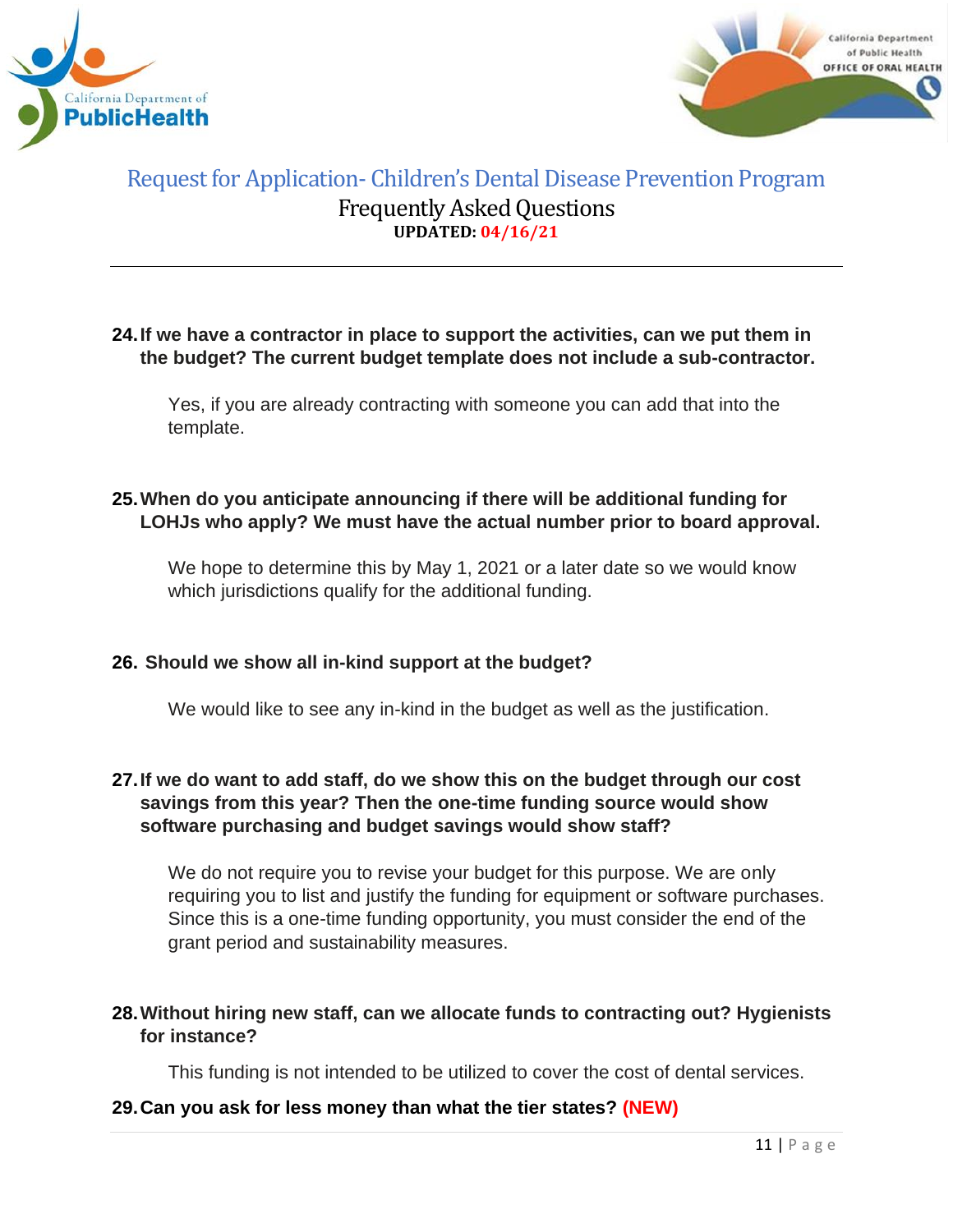



Yes, if you feel you can only spend a certain amount and it would be a burden to utilize the full amount, you may ask for the amount you need. Please note that you cannot ask for more than the amount allotted in the funding tier.

### **30.Will we be penalized if we do not use the entire fund? (NEW)**

There will be no penalty if you are not able to utilize the entire funding amount.

### **31.Can you ask for less funding and then ask for more if needed? (NEW)**

We will redistribute any funds not requested so it is suggested that you request the base amount and then decline additional funds if they are not needed.

### **32. We plan to purchase dental chairs, which cost less than 5k. The budget defines equipment as 5k or more. Do we consider them supplies and therefore only working on 6.4 deliverables? (NEW)**

The equipment is for any one item over 5k. This means that this type of item would go into the "other" line item section on the budget form and then have an accompanying justification/ description.

### **33.There was a mention of possibly acquiring matching funds from the federal government. Should our program reach out to you directly regarding this topic? Or are there any resources on this that you can share with the LOHPs at this moment? (NEW)**

This question has multiple answers but in short, we are still doing research about the specific program that would be required to obtain the matching funds.

### **34.Can this funding be used to modify an existing system if tracks to referral to its completion? (NEW)**

This could be a possibility based on the components that the specific jurisdiction wanted to modify. Please reach out to your program consultant for details and follow up.

### **35.If our budget requires more funding than is offered in our tier, which amount do we request on the grant application? (NEW)**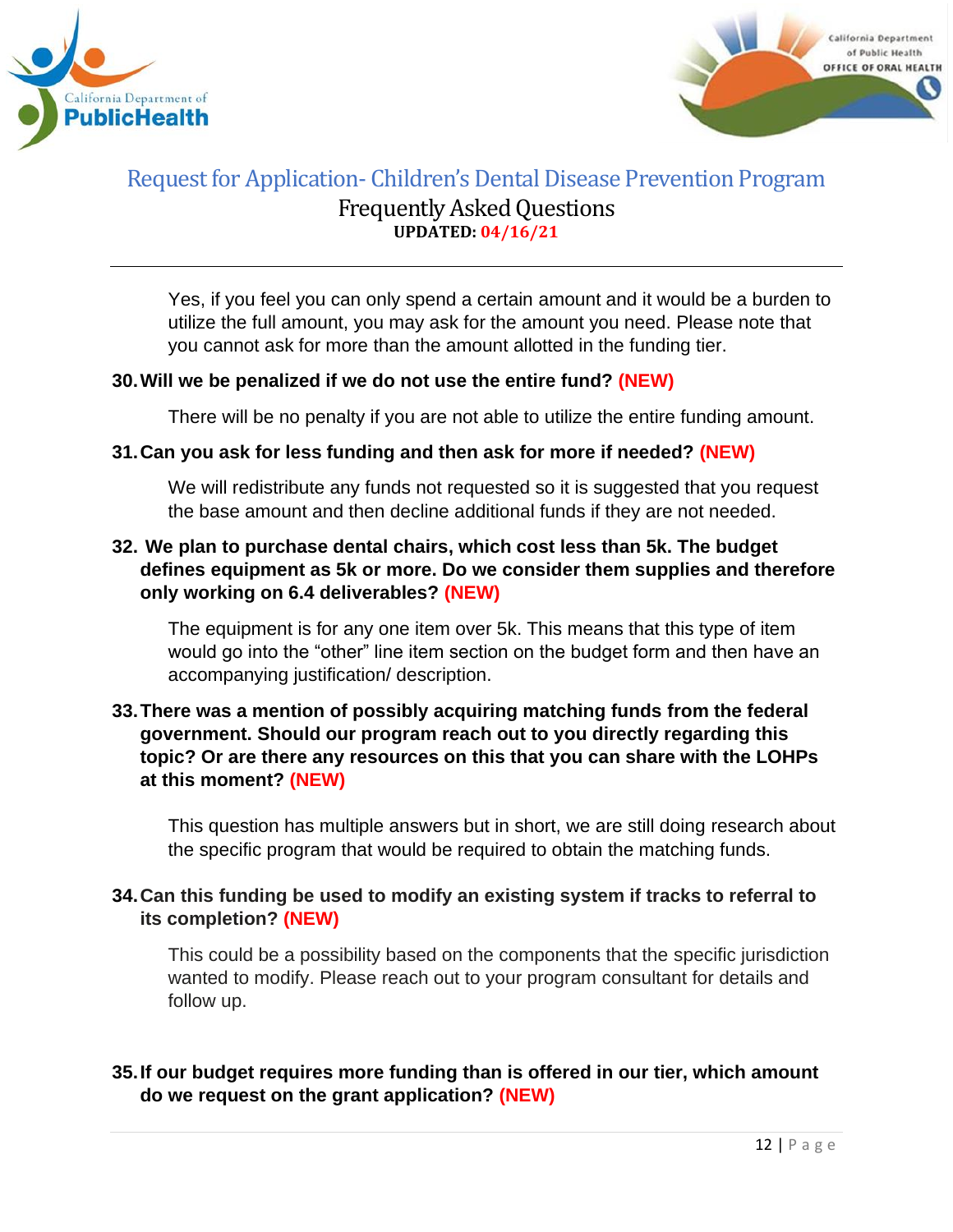



It looks like there will be additional funds to distribute since some of the LHJs let us know they do not intend to apply. However, until we know for sure, we would ask that the request does not exceed the base amount. We will not be able to provide an official amount until after the application period has concluded.

# <span id="page-12-0"></span>Component One (Referral Management/Care Coordination System)

# **1. Will CDPH provide a list of software's to choose from?**

OOH will assist in the identification of appropriate hardware and software for referral management.

### **2. Will the LOHPs have to develop software?**

No, OOH recommends that LOHPs procure software as a service from established vendors. OOH will provide support for software purchases and planning.

### **3. Can you tell us the names of the software vendors, as we will need to know their costs to build our budgets correctly?**

We'll be flexible. Submit a dollar amount and we'll work with you on the details and specifics. OOH will provide you with an estimate when you are ready to build a budget. One way to approach this is to first identify the hardware costs. You should have an easier time with pricing of allowable expenses.

#### **4. Will you provide a list of software programs that we could use or consider, and how much percentage we should budget?**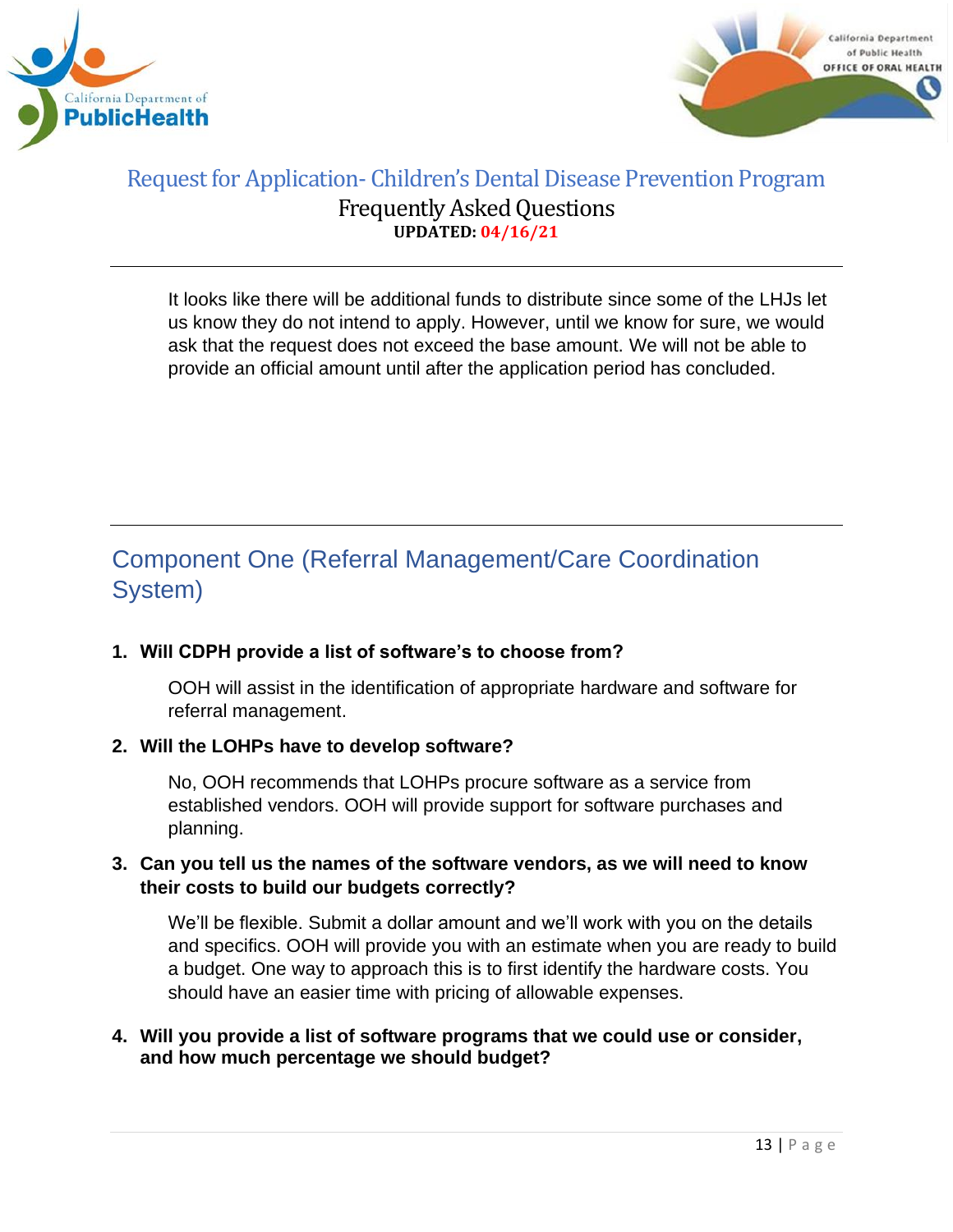



We will work with the LOHPs to figure out the percentage for the hardware, software, and the network trainings. This is still a work in progress. Please submit a dollar amount and we will revise it later.

## **5. Could the referral software be used in our LOHP to track referrals made during fluoride varnish clinics and events? Or does it have to be a "sealant" program?**

Anything that is considered a school-based/school-linked preventive dental service could utilize this software. The primary goal is that the software will support community-clinical linkages and help ensure children are referred to care for preventive services that are provided in the community., Using the software to make referrals from screening events would be an appropriate use.

## **6. Is this electronic referral system being integrated and owned by the schools? And the referrals will be sent from the schools to the LOHP to refer out to dental providers?**

No. It links providers working in schools to providers in the community. Sending notes home with children about cavities and needed appointments is not effective. We want to enhance communications with families and dental providers. They should be able to see a referral, accept it, or forward a referral to a specialist. The program should be able to track referrals using dashboards; many software packages create dashboards. If a school nurse is doing the screening, the school can also refer directly to dental providers. LOHPs will have to recruit dental providers to be part of the referral list and help the schools learn the system.

### **7. We are contracted with an FQHC for objective 6 activities. They have VDH systems already. Would the linked program software need to be separate?**

No, it doesn't have to be separate. If you already have one that is working, that's fine.

## **8. Are you anticipating the electronic platform Dr. Kumar mentioned to be developed statewide or county by county so that it might sync with whatever EHRs the major dental providers use in each county?**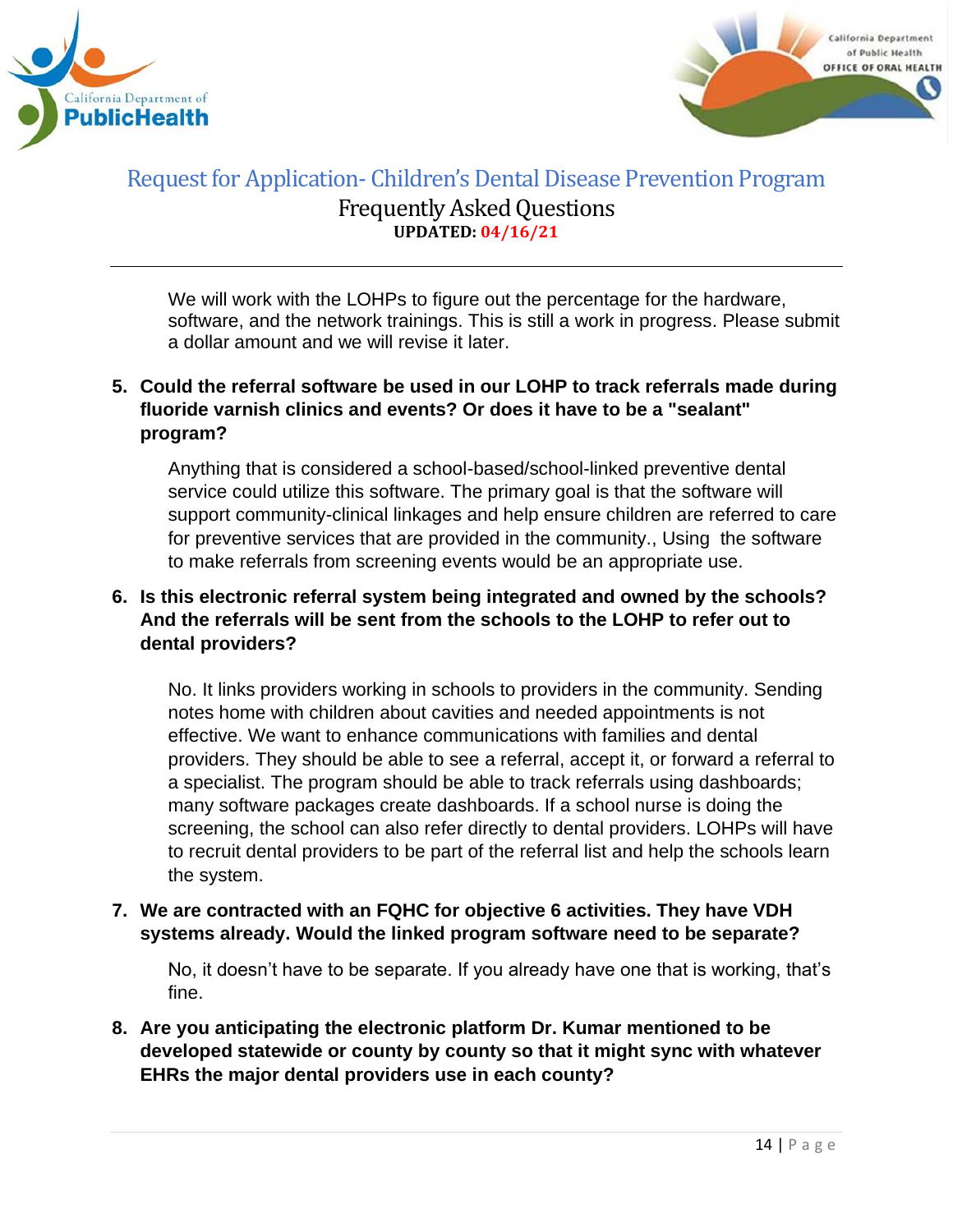



We are planning to select one or two referral management systems. The EHR/EDR integration is a huge challenge because each office system will need individual, ongoing TA. It is better if it resides outside the EHR for now.

### **9. Will LOHPs be provided with a list of approved software purchases prior to the application deadline?**

We will not be providing a list of approved software purchases prior to the funding award. We'll be providing TA and webinars for software purchases after funding has been awarded to assist LOHPs with purchasing. This should be in the early fall 2021.

## **10.Can you describe your expectation for the "community-clinical linkages systems in school based/school linked programs? Is this just a system for providers to receive referrals?**

Ideally, this funding will be used as a starting point. We want to see the loop closed when kids are being referred for treatment. We want to make sure kids are getting referred for treatment and getting the treatment that is needed. In the past, paper forms were utilized. We envision a process where kids will have a dental home, we can see the referral being sent, processed, parents notified, and treatment being completed. This is so we can develop big picture idea of the care taking place in these programs. We want each jurisdiction to begin to build a program that can address the needs of their community.

### **11. If our program chooses to apply the 25k amended funds towards a referral management/ school linked component, even though we have a school based program already in place, then do we write an overview, staffing, community partner, and sustainability plan just for that?**

The program plan template will be due later and not with the initial application packet. However, when you are detailing that information in the narratives, if some of the current activities or partnerships are already taking place and are outlined in your current sustainability plan and apply to this new funding component, then you will want to include that information in your application.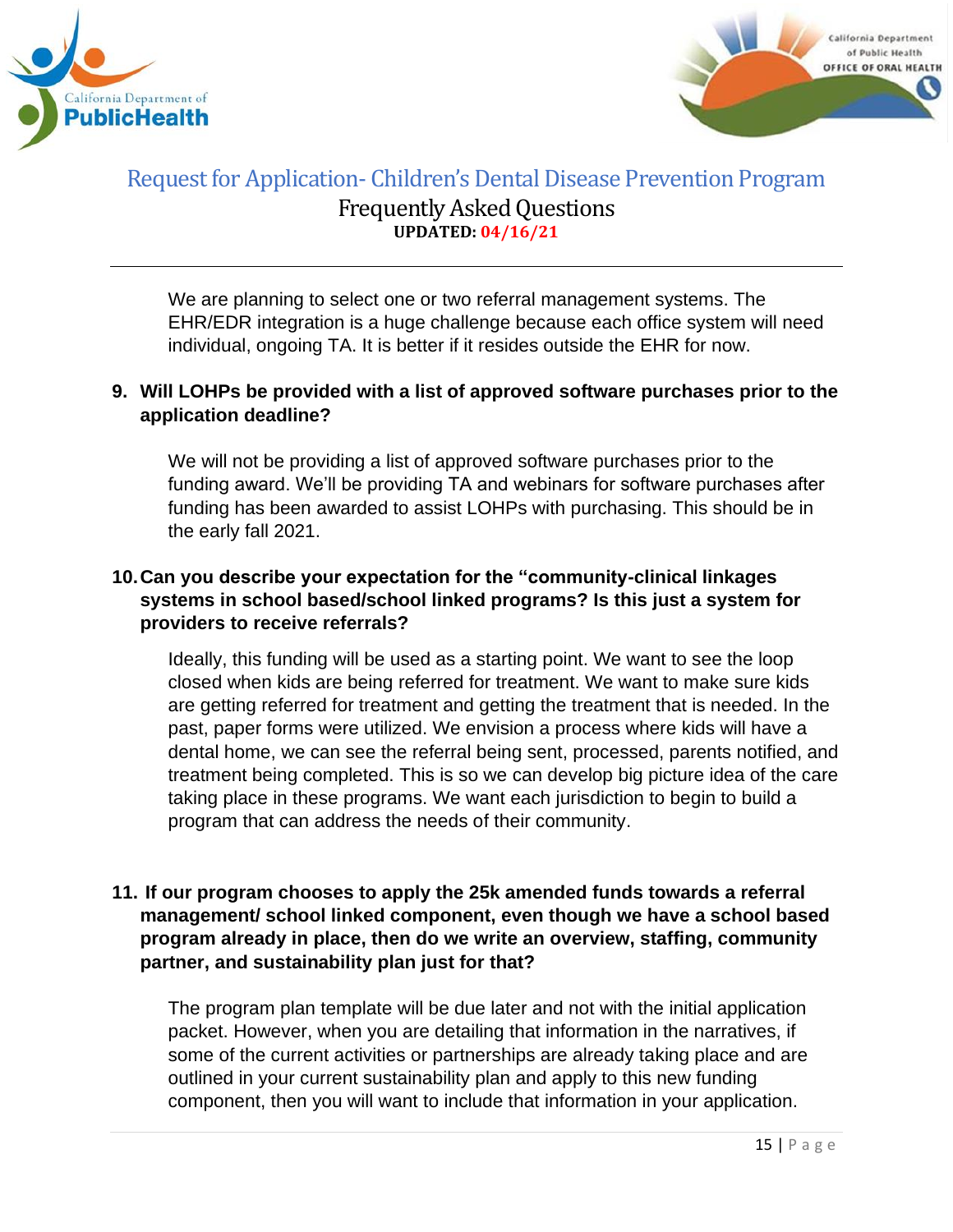



#### **12.Is the LOHP or the dental clinic partner responsible for annual licensing fees for software purchased by the supplemental grant (if any apply)?**

For those of you who are planning on procuring software licenses for funding component one, then that would be a cost that would need to be built into the budget.

### **13.How will the LHJ know the child was seen and care was received? Is it a automated reporting from the dentist office to the school or the LHJ? How will the desired software function?**

This notification will vary based on which software system would be procured. But majority of them will generate data that will indicate a referral was successful.

### **14.Does the Office or Oral Health have a list referral software or EHR bridge software from schools to clinics? It's hard to buildout a budget and work plan if we don't have this or know if we need to create a system on our own.**

CDPH is still in the process of solidifying a software or software list that we can present to the LOHJs. Our suggestion for the time being is to create an estimate of the software/equipment needed. What is leftover can be used as a holding line for software costs.

### **15.Does the software purchased by the grant have to also be used by the schools that host the school-based care? One of our dental partners is interested in software that they would use internally to support follow up care after seeing students at the school-based clinic.**

We are hoping that the software utilized has a component that can manage all the referrals and potentially partners such as the dentists can have access to it as well.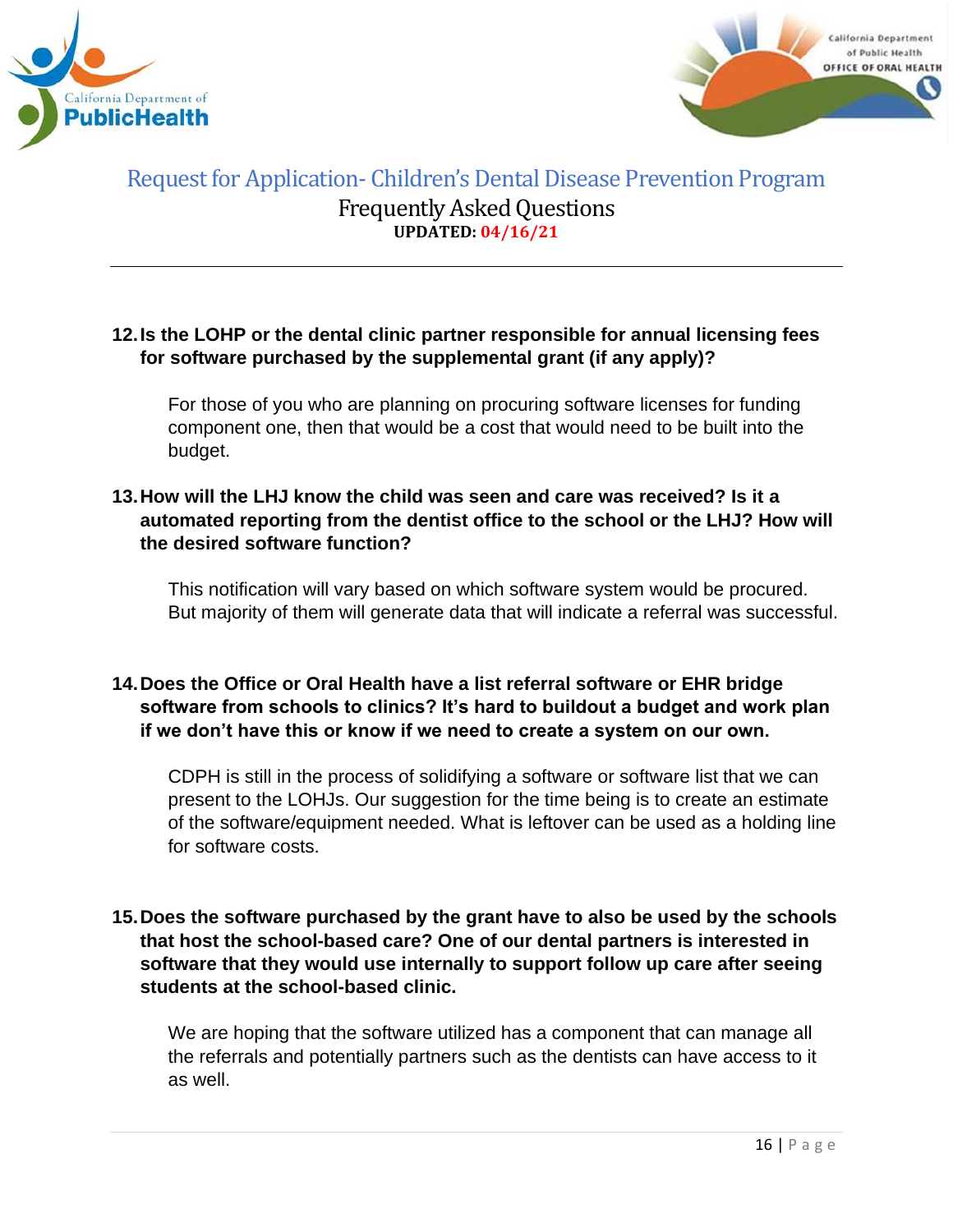



### **16.Where does the department imagine this referral management software is residing? Is it within the LOHP program and we are the one's tracking the referrals? (NEW)**

We are recommending software options that are cloud-based and HIPAA compliant. Many of the software systems we've seen so far have been a webbased subscription model rather than a software system that is stored on a hard drive. The LOHP would then configure their copy of the software per their forms and specifications. The LOHP would have admin privileges to track referrals, but they would be able to consider other end users (providers, partner programs, etc.) who would be able to use the software to make referrals and sent patient data without having access to the back end data.

A simple way to frame this is that the LOHP could pay the subscription fees, and also work with a vendor to configure software templates to work with their program's goals and objectives in mind. They could provide their users with licenses to access the system, make, and receive a referral.

# <span id="page-16-0"></span>Component Two (School based/linked Equipment)

**1. Is it possible to apply for equipment not listed in the RFA? I have a community partner that is trying to fund a mobile dental clinic and would match these OOH funds and is willing to enter into an MOU to provide the school-based screening, FV, sealant services and referral to dental home (FQHC, CHDP, etc.).**

Yes, if the equipment is for school-based care. It must be related to school dental programs. Please submit a proposal and we will work with you.

### **2. What if my county already has an EMR the LOHP can use? Would it be possible to apply for only equipment?**

Yes, you can apply for the component that best serves your jurisdiction's needs.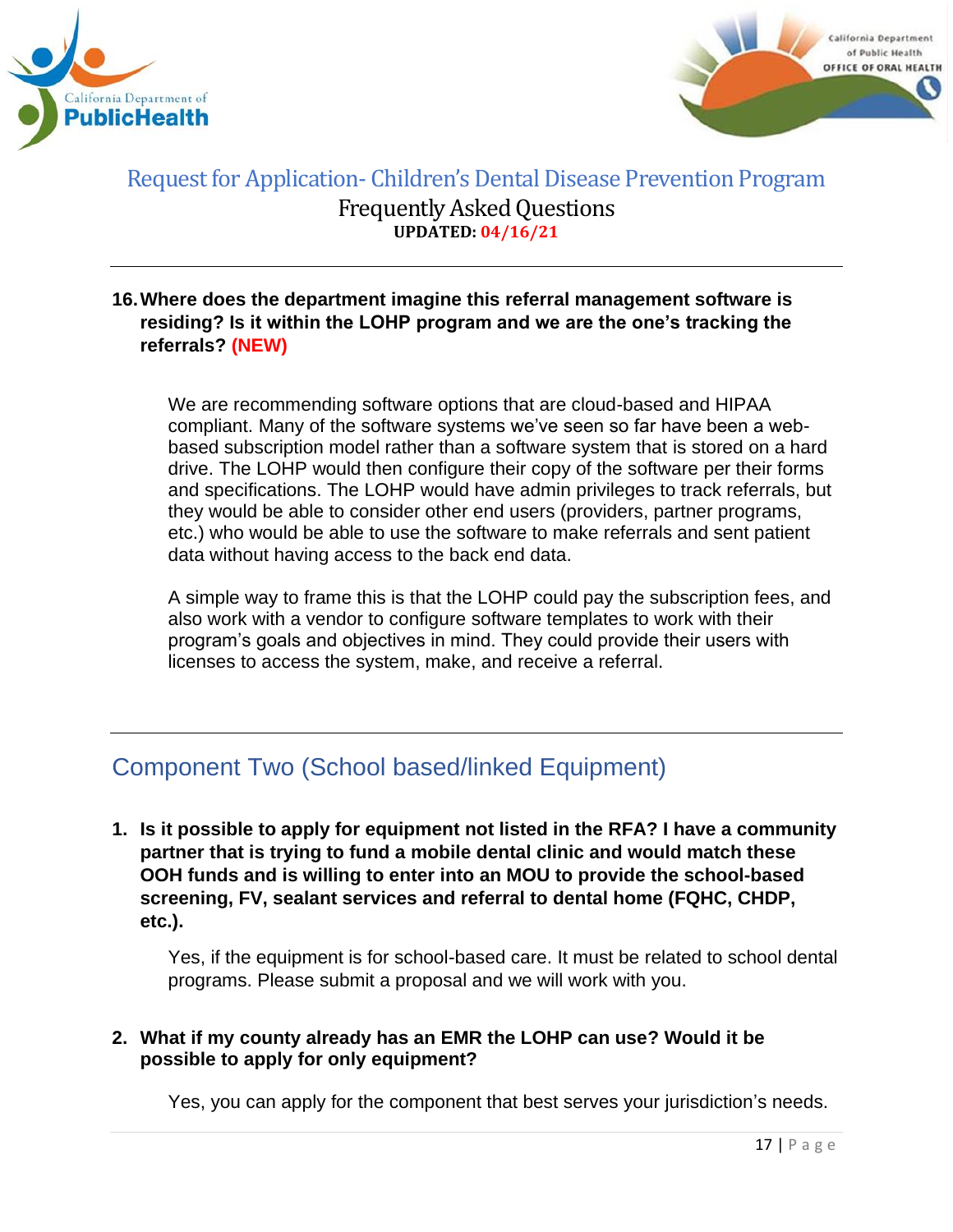



#### **3. If LOHP's own the dental equipment, do they loan it to the school or the organization they partner with?**

In terms of equipment, the LOHPs can begin by loaning their equipment to their partner providers/organizations. Once an agreement is developed, the equipment can be loaned to the provider/organization. This loan agreement will need to contain specific components, such as equipment usage for the end of term, continued usage for underserved communities, and a clause where equipment can be requested back for lack of performance. Please note, specific forms regarding this process will be made available to the LOHPs.

#### **4. Can I purchase fluoride varnish and supply it to schools who have fluoride varnish applied by a non-dental professional who could not bill (school health tech or nurse with fluoride varnish training)? A visual screening would have been done and fluoride varnish recommended by the dental professional.**

This may be an allowable expense. Fluoride varnish application requires active consent. Also, evidence suggests that in order to be effective, fluoride varnishes will need to be applied 2-3 times per year. Consent forms would need to be developed indicating the fluoride varnishes would be applied 2-3 times per year.

### **5. Will we (the LOHP) need to maintain ownership of the equipment ourselves, or can we transfer ownership to the partner/provider as long as they have signed an MOU and maintained their responsibilities, such as providing required data for school-linked or agreed upon school-based services?**

LOHPs will be able to transfer the equipment. However, there are some restrictions. Fill out an equipment form that says you are dispensing it to a clinic that serves underserved populations or works in a dental desert. Then you can transfer it to the provider or clinic after submitting the form to OOH.

### **6. What is the process/forms required for CDPH gifting equipment to partners?**